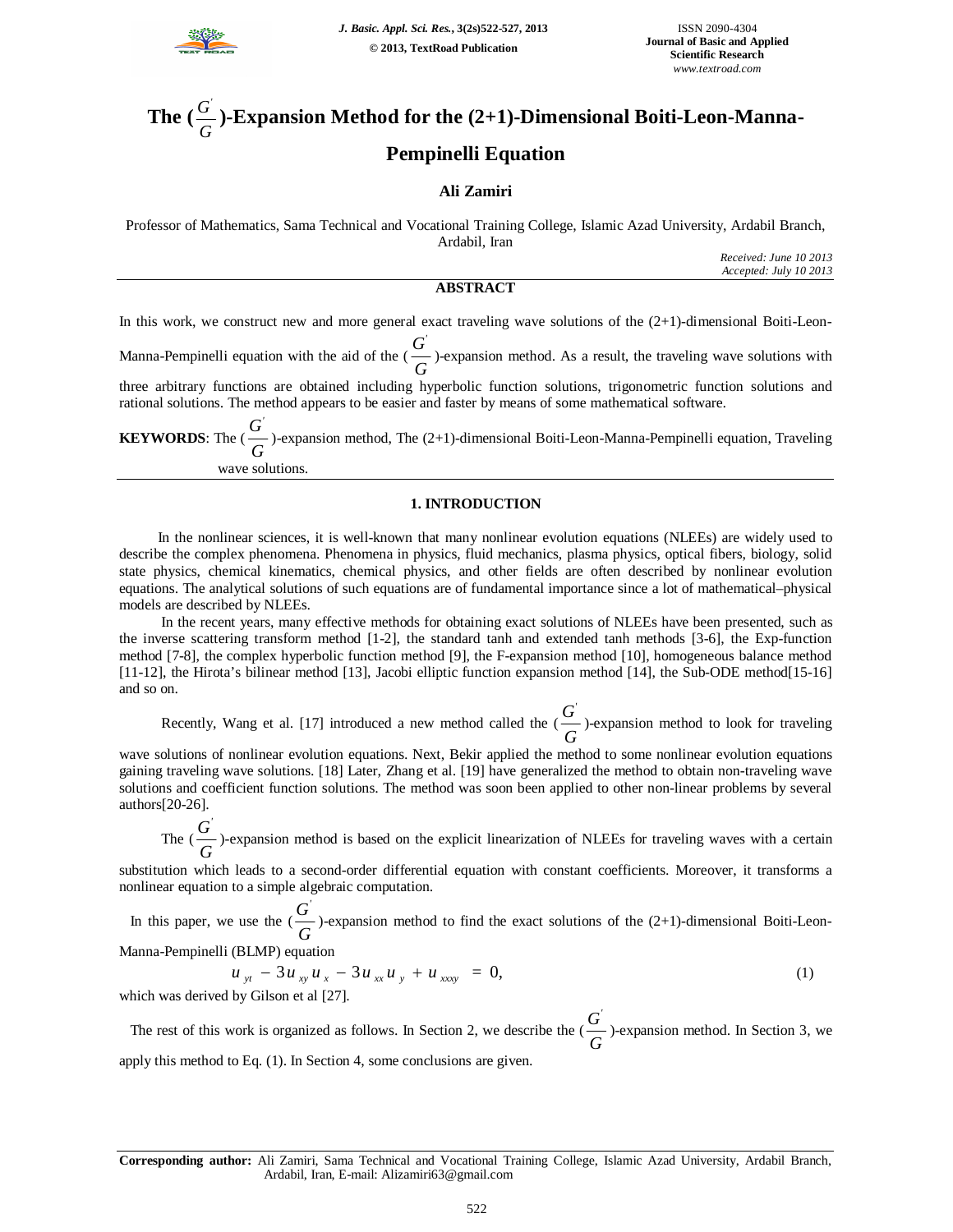# **2. Description of The**  $\left(\frac{\epsilon}{G}\right)$  $\frac{G'}{G}$ )-expansion method

In this section we describe the  $\left(\frac{\epsilon}{G}\right)$  $\overline{G}$  )-expansion method for finding traveling wave solutions of nonlinear evolution equations. Suppose that a nonlinear equation, say in three independent variables  $x$ ,  $y$  and  $t$ , is given by

$$
P(u, u_x, u_y, u_t, u_{xx}, u_{yy}, u_{tt}, u_{xy}, u_{xt}, u_{yt},...)=0
$$
\n(2)

where  $u = u(x, y, t)$  is an unknown function, P is a polynomial in  $u = u(x, y, t)$  and its various partial derivatives, in which the highest order derivatives and nonlinear terms are involved. In the following we give the main steps of the  $(\frac{G}{g})$ -expansion method. *G*

The transformation  $u(x, y, t) = U(\xi)$ ,  $\xi = x + y - \omega t$  reduces Eq. (2) to the ordinary differential equation(ODE)

$$
Q(U, U', U^{''}, \dots) = 0 \tag{3}
$$

*'*

where  $U = U(\xi)$ , and prime denotes the derivative with respect to  $\xi$ , and  $\omega$  are constants. Eq. (3) is then integrated as long as all terms contain derivatives, where integration constants are considered zeros.

We assume that the solution of Eq. (3) can be expressed by a polynomial in  $\left(\frac{\epsilon}{G}\right)$  $\frac{G}{F}$ ) as follows:

$$
U = \sum_{i=1}^{m} \alpha_i \left(\frac{G^{'}}{G}\right)^i + \alpha_0, \qquad \alpha_m \neq 0,
$$
\n(4)

where  $G = G(\xi)$ , is the solution of the auxiliary linear second-order ordinary differential equation

$$
G^{\prime} + \lambda G^{\prime} + \mu G = 0 \tag{5}
$$

where  $G = \frac{dS}{d\Omega}$ ,  $G = \frac{dS}{d\Omega}$ ,  $\alpha_m \neq 0, \dots, \alpha_1, \alpha_0, \lambda$  $\xi$   $d^2\xi$  $=\frac{dS}{d\epsilon}, G'=\frac{dS}{d^2\epsilon}, \alpha_m\neq 0,\dots, \alpha_1,\alpha_0,$ 2  $\alpha' = \frac{d\theta}{dz}, \alpha'' = \frac{d\theta}{dz}, \alpha_m \neq \alpha$ *d*  $G'' = \frac{d^2 G}{d^2 G}$ *d*  $G = \frac{dG}{d\epsilon}$ ,  $G'' = \frac{d^2G}{d\epsilon^2}$ ,  $\alpha_m \neq 0,..., \alpha_1, \alpha_0, \lambda$  and  $\mu$  are real constants to be determined later.

So, a direct computation with use from Eqs. (4) and (5) gives

$$
U' = -\sum_{i=1}^{m} i\alpha_i \left[ \left( \frac{G'}{G} \right)^{i+1} + \lambda \left( \frac{G'}{G} \right)^{i} + \mu \left( \frac{G'}{G} \right)^{i-1} \right],\tag{6}
$$

$$
U'' = \sum_{i=1}^{n} i\alpha_i [(i+1)(\frac{G'}{G})^{i+2} + (2i+1)\lambda (\frac{G'}{G})^{i+1} + i(\lambda^2 + 2\mu)(\frac{G'}{G})^i
$$
  
+  $(2i-1)\lambda\mu (\frac{G'}{G})^{i-1} + (i-1)\mu^2 (\frac{G'}{G})^{i-2}],$  (7)

and so on, in other hands with using the general solutions of Eq. (5) we have

$$
\frac{G'(\xi)}{G(\xi)} = \begin{cases}\n\frac{\sqrt{\lambda^2 - 4\mu}}{2} \frac{C_1 \sinh \frac{1}{2} \sqrt{\lambda^2 - 4\mu} \xi + C_2 \cosh \frac{1}{2} \sqrt{\lambda^2 - 4\mu} \xi}{C_1 \cosh \frac{1}{2} \sqrt{\lambda^2 - 4\mu} \xi + C_2 \sinh \frac{1}{2} \sqrt{\lambda^2 - 4\mu} \xi} - \frac{\lambda}{2}, & \lambda^2 - 4\mu > 0 \\
\frac{G'(\xi)}{G(\xi)} = \begin{cases}\n\frac{\sqrt{4\mu - \lambda^2}}{2} \frac{-C_1 \sin \frac{1}{2} \sqrt{4\mu - \lambda^2} \xi + C_2 \cos \frac{1}{2} \sqrt{4\mu - \lambda^2} \xi}{C_1 \cos \frac{1}{2} \sqrt{4\mu - \lambda^2} \xi + C_2 \sin \frac{1}{2} \sqrt{4\mu - \lambda^2} \xi}\n\end{cases}\n\begin{cases}\n\lambda^2 - 4\mu > 0 \\
\lambda^2 - 4\mu < 0\n\end{cases}\n\end{cases}\n\tag{8}
$$
\n
$$
\frac{C_1}{C_1 \xi + C_2} - \frac{\lambda}{2}, \quad \lambda^2 - 4\mu = 0.
$$

To determine  $U$  explicitly, we take the following four steps:

 Step 1. Determine the integer m by substituting Eq. (4) along with Eq. (5) into Eq. (3), and balancing the highest order nonlinear term(s) and the highest order partial derivative.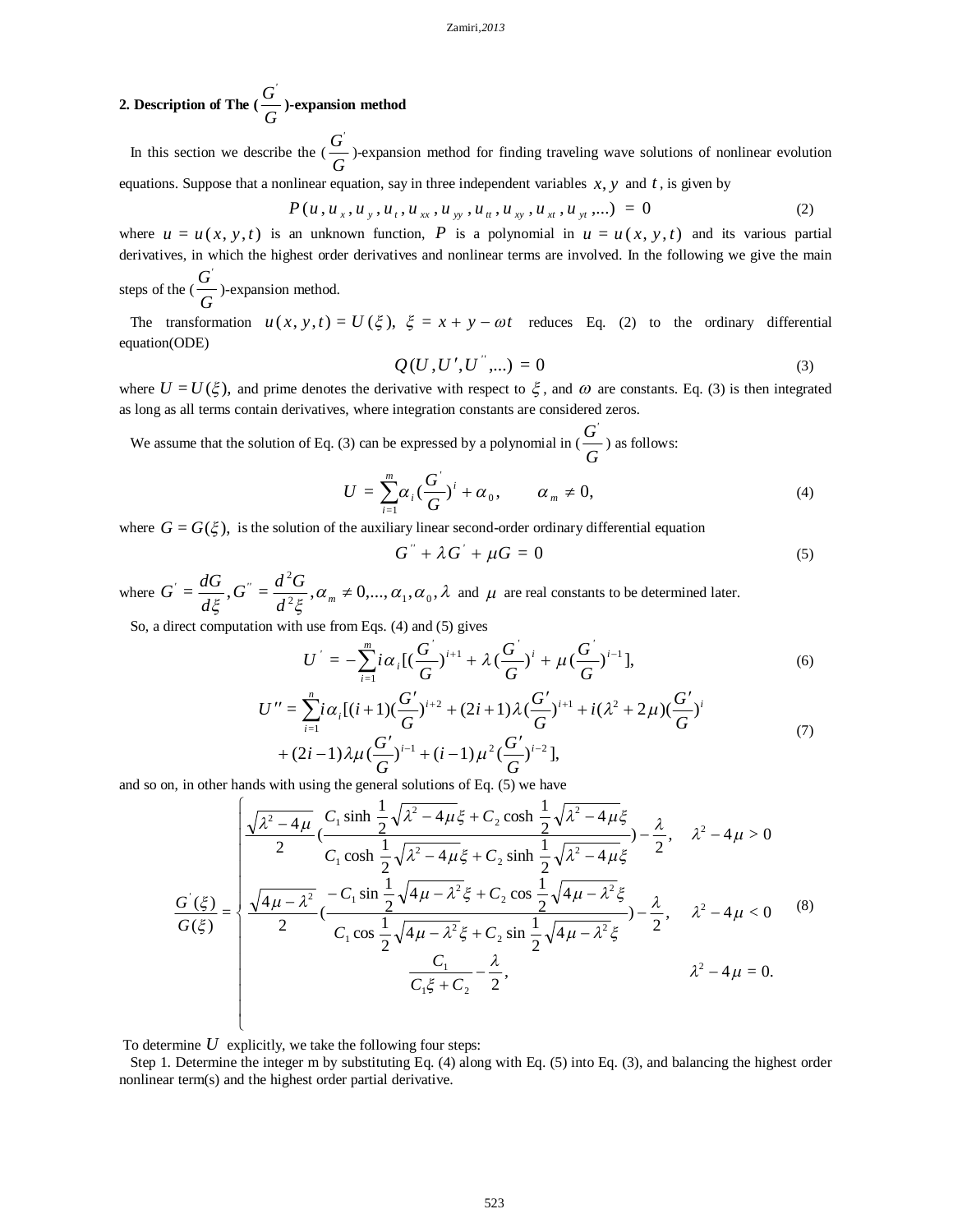Step 2. By substituting Eqs. (4) and (5) into Eq. (3) with the value of *m* obtained in Step 1, and collecting all term(s) with the same order of  $\left(\frac{\epsilon}{G}\right)$  $\frac{G}{G}$ ) together, the left-hand side of Eq. (3) converted into polynomial in ( $\frac{G}{G}$ )  $\frac{G'}{G}$ ). Then setting

each coefficient to zero, we obtained a set of algebraic equations for  $\lambda$ ,  $\mu$ ,  $\omega$ ,  $\alpha$ <sub>0</sub> and  $\alpha$ <sub>i</sub>.

Step 3. Solve the system of algebraic equations obtained in step 2 for  $\omega$ ,  $\alpha_0$  and  $\alpha_i$  by use of Maple.

Step 4. By substituting the results obtained in the above steps, we can obtain a series of fundamental solutions of Eq.(3).

### **3. Applications of the method**

In this section, we would like to use the  $\left(\frac{\epsilon}{G}\right)$  $\overline{G}'$  )-expansion method to obtain new and more general exact solutions of the (2+1)-dimensional Boiti-Leon-Manna-Pempinelli equation.

Let us consider the following the (2+1)-dimensional Boiti-Leon-Manna-Pempinelli equation in the form:

$$
u_{yt} - 3u_{xy}u_x - 3u_{xx}u_y + u_{xxy} = 0, \tag{9}
$$

Now, to seek for the traveling wave solutions of Eq. (9) we make the transformation  $u(x, y, t) = U(\xi), \xi = x + y - \omega t$ , where  $U(\xi)$  is polynomial in the (  $(\xi)$  $(\xi)$ ξ ζ *G*  $\frac{G'(\xi)}{G(\xi)}$  of degree *m*, and  $\omega$  is

constant to be determined. Then, we get

$$
-\omega U^{''} - 6U^{'}U^{''} + U^{(4)} = 0, \qquad (10)
$$

where the primes denotes the derivation with respect to  $\xi$ .

Integrating the above equation and neglecting the constant of integration, we find

$$
-\omega U' - 3U'^2 + U''' = 0.
$$
 (11)

Balancing the terms  $U^{2}$  and  $U^{''}$  in Eq.(11), we get  $2(m+1) = m+3$ , which yields the leading order m=1. we suppose that the solution  $U(\xi)$  of Eq. (11) is of the form:

$$
U = \alpha_1(\frac{G}{G}) + \alpha_0, \qquad \alpha_1 \neq 0,
$$
\n(12)

where  $\alpha_0$ ,  $\alpha_1$ , are unknown constants that to be determined later.

Now substituting Eq. (12) along with Eq. (5) into Eq. (11) and equating all terms with the same power of  $\left(\frac{6}{\epsilon}\right)$ *G*  $\frac{G}{g}$  to zero,

we obtain set of algebraic equations as:

$$
(\frac{G}{G})^0 : \omega \alpha_1 \mu - 3\alpha_1^2 \mu^2 - 2\alpha_1 \mu^2 - \alpha_1 \lambda^2 \mu ,
$$
  
\n
$$
(\frac{G}{G})^1 : \omega \alpha_1 \lambda - 6\alpha_1^2 \lambda \mu - 8\alpha_1 \lambda \mu - \alpha_1 \lambda^3 ,
$$
  
\n
$$
(\frac{G}{G})^2 : \omega \alpha_1 - 6\alpha_1^2 \mu - 3\alpha_1^2 \lambda^2 - 8\alpha_1 \mu - 7\alpha_1 \lambda^2 ,
$$
  
\n
$$
(\frac{G}{G})^3 : -6\alpha_1^2 \lambda - 12\alpha_1 \lambda ,
$$
  
\n
$$
(\frac{G}{G})^4 : -3\alpha_1^2 - 6\alpha_1 .
$$

On solving the above algebraic equations by use of Maple, we have

$$
\alpha_1 = -2, \quad \alpha_0 = \alpha_0, \quad \omega = \lambda^2 - 4\mu. \tag{13}
$$

where  $\alpha_0$ ,  $\lambda$ , and  $\mu$  are arbitrary constants. Hence in view of the solutions (13), Eq (12) become

$$
U(\xi) = -2(\frac{G'}{G}) + \alpha_0,
$$
\n(14)

where  $\xi = x + y - (\lambda^2 - 4\mu)t$ .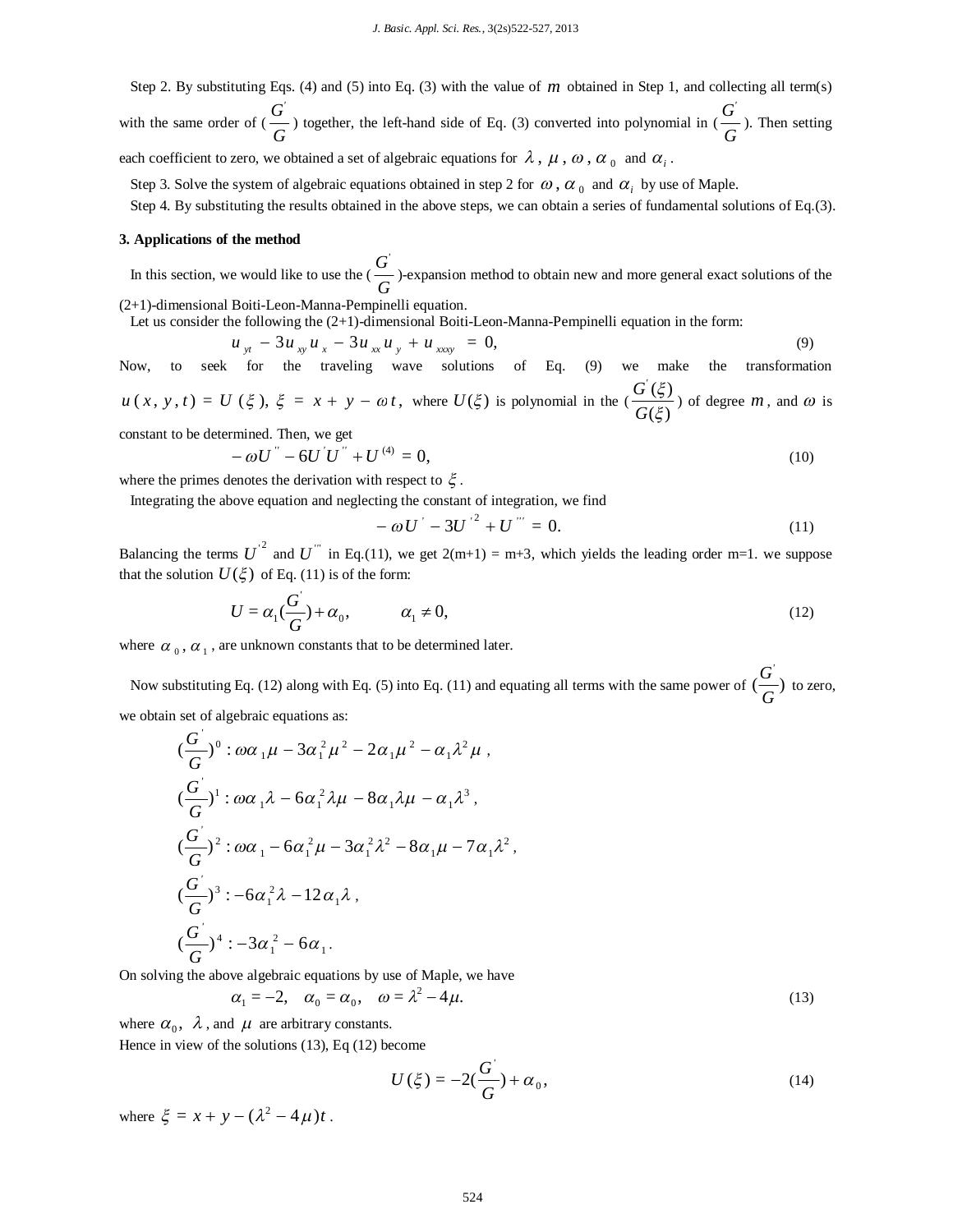#### Zamiri*,2013*

Inserting the general solutions (8) into Eq. (14), we have three types of traveling wave solutions of the  $(2+1)$ dimensional Boiti-Leon-Manna-Pempinelli equation.

When  $\lambda^2 - 4\mu > 0$ , we obtain hyperbolic function solutions,

$$
U(\xi) = -\sqrt{\lambda^2 - 4\mu} \left( \frac{C_1 \sinh \frac{1}{2} \sqrt{\lambda^2 - 4\mu} \xi + C_2 \cosh \frac{1}{2} \sqrt{\lambda^2 - 4\mu} \xi}{C_1 \cosh \frac{1}{2} \sqrt{\lambda^2 - 4\mu} \xi + C_2 \sinh \frac{1}{2} \sqrt{\lambda^2 - 4\mu} \xi} \right) + \lambda + \alpha_0,
$$
 (15)

where  $\xi = x + y - (\lambda^2 - 4\mu)t$ , and  $C_1$ ,  $C_2$  are are arbitrary constants.

When  $\lambda^2 - 4\mu < 0$ , we obtain trigonometric function solutions,

$$
U(\xi) = -\sqrt{4\mu - \lambda^2} \left( \frac{-C_1 \sin \frac{1}{2} \sqrt{4\mu - \lambda^2} \xi + C_1 \cos \frac{1}{2} \sqrt{4\mu - \lambda^2} \xi}{C_1 \cos \frac{1}{2} \sqrt{4\mu - \lambda^2} \xi + C_2 \sin \frac{1}{2} \sqrt{4\mu - \lambda^2} \xi} \right) + \lambda + \alpha_0,
$$
(16)

where  $\xi = x + y - (\lambda^2 - 4\mu)t$ , and  $C_1$ ,  $C_2$  are are arbitrary constants.

When  $\lambda^2 - 4\mu = 0$ , we obtain rational function solutions,

$$
U(\xi) = \frac{-2C_1}{C_1\xi + C_2} + \lambda + \alpha_0,
$$
\n(17)

where  $\xi = x + y - (\lambda^2 - 4\mu)t$ , and  $C_1$ ,  $C_2$  are are arbitrary constants.

If we set  $C_1 \neq 0$ ,  $C_2 = 0$ , and  $C_1 = 0$ ,  $C_2 \neq 0$ , in Eqs. (15), respectively, and  $\lambda = 2$ ,  $\mu = 0$ ,  $\alpha_0 = -2$ , then we have two solutions of the (2+1)-dimensional Boiti-Leon-Manna-Pempinelli equation

$$
u_1 = -2 \tanh(x + y - 4t), \qquad u_2 = -2 \coth(x + y - 4t). \tag{18}
$$

So, If we set  $C_1 \neq 0$ ,  $C_2 = 0$ , and  $C_1 = 0$ ,  $C_2 \neq 0$ , in Eq (16), respectively, and  $\lambda = 0$ ,  $\mu = 1$ ,  $\alpha_0 = 0$ , then we have two solutions of the (2+1)-dimensional Boiti-Leon-Manna-Pempinelli equation

$$
u_3 = 2 \tan(x + y + 4t), \qquad u_4 = -2 \cot(x + y + 4t). \tag{19}
$$

Another solution of the (2+1)-dimensional Boiti-Leon-Manna-Pempinelli equation was obtained with setting  $C_1 \neq 0, C_2 = 0$ , and  $\lambda = 2, \mu = 1, \alpha_0 = -2$ , in Eq.(17),

$$
u_5 = -\frac{2}{x+y}.\tag{20}
$$

The diagrams of these solutions are given in Figs. 1-4 for some particular value of t variable.



Figure 1: 3D Plots of  $u_1(x, y, t)$ 



 $u_1(x, y, t)$ , for  $t = 1$  Figure 2: 3D Plots of  $u_2(x, y, t)$ , for  $t = 1$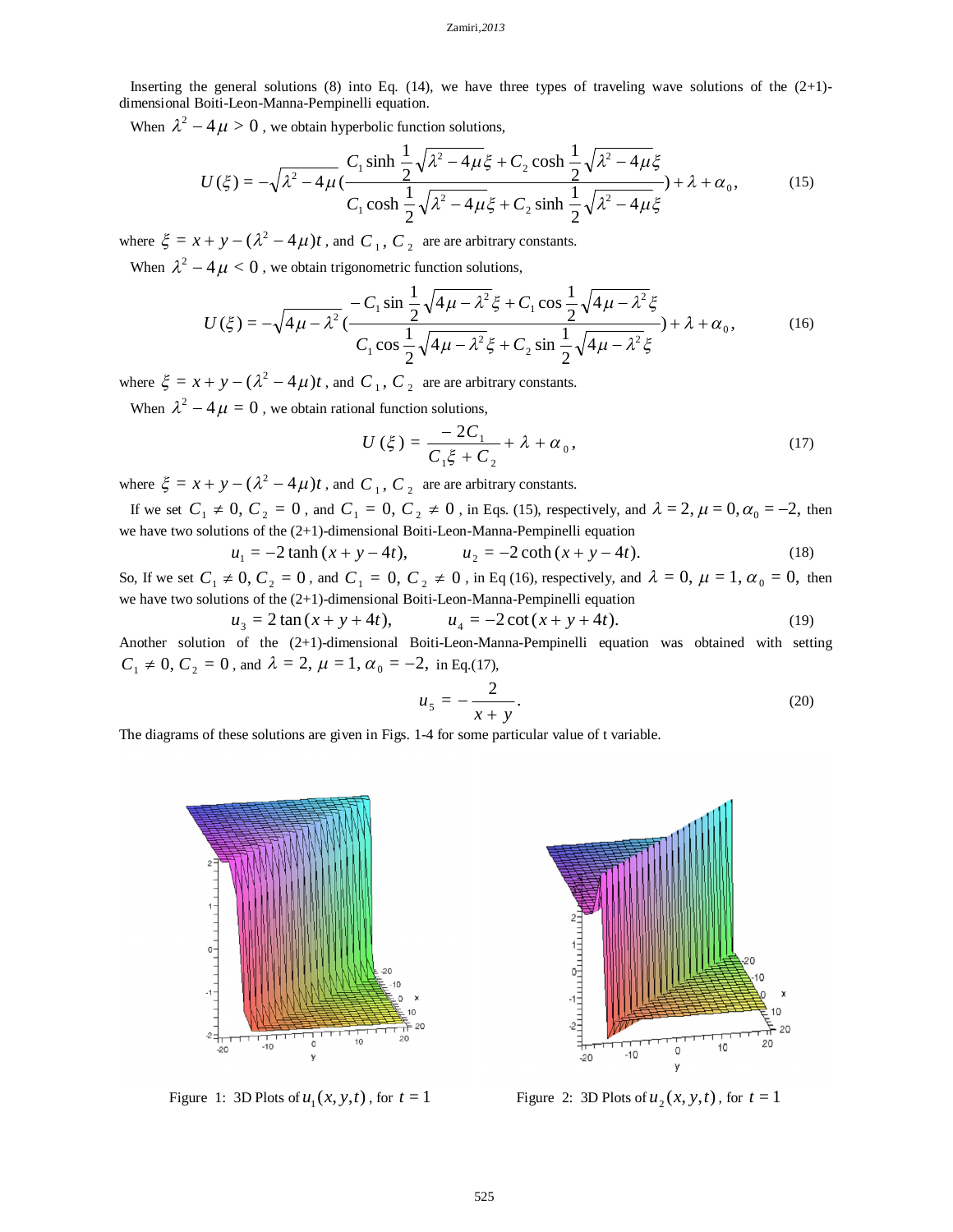

Figure 1: 3D Plots of  $u_3(x, y, t)$  $u_3(x, y, t)$ , for  $t = 1$  Figure 2: 3D Plots of  $u_4(x, y, t)$ , for  $t = 1$ 

On comparing our results (18-20) and results in [28] by using the Hirota bilinear method and Riemann theta function and results in [29-30] by using the Backlund transformation, then it can be seen that the results are the same and some of our results are new exact traveling wave solutions of the (2+1)-dimensional Boiti-Leon-Manna-Pempinelli equation.

### **4. Conclusions**

In this work, we have applied the  $\left(\frac{\sigma}{G}\right)$  $\frac{G}{G}$ )-expansion method for the solving the (2+1)-dimensional Boiti-Leon-Manna-Pempinelli equation. The results show that the  $\left(\frac{\epsilon}{G}\right)$  $\frac{G'}{G}$ )-expansion method is a powerful mathematical tool for solving systems of nonlinear partial differential equations having wide applications in sciences and engineering. we have seen that three types of traveling wave solutions in terms of hyperbolic, trigonometric and rational functions for the (2+1) dimensional Boiti-Leon-Manna-Pempinelli equation are successfully found out by using the ( *G*  $\frac{G'}{G}$ )-expansion method. Some of these results are in agreement with the results reported by others in the literature, and new results are formally

developed in this work. In our work, we use the maple software to carry the computations.

### **REFERENCES**

1. M.J. Ablowitz, P.A. Clarkson, Solitons, Nonlinear Evolution Equations and Inverse Scattering Transform, Cambridge University Press, Cambridge, 1991.

2. R. Beals, R.R. Coifman, Scattering and inverse scattering for first order systems, Commun. Pure. Appl. Math. 37 (1984) 39–90.

3. Parkes EJ, Duffy BR. An automated tanh-function method for finding solitary wave solutions to non-linear evolution equations. Comput Phys Commun 1996;98:288–300.

4. Fan E. G. Extended tanh-function method and its applications to nonlinear equations. Phys Lett A 2000;277:212–8.

5. M.A. Abdou, The extended tanh method and its applications for solving nonlinear physical models,Applied Mathematics And Computation, 190 (2007) 988–996,

6. A. Bekir, Applications of the extended tanh method for coupled nonlinear evolution equations. Commun Nonlinear Sci Numer Simul, 13 (2008) 1742–1751.

7. J.H. He, X.H. Wu, Exp-function method for nonlinear wave equations, Chaos Solitons Fractals, 30 (2006) 700–708.

8. X.W. Zhou, Y.X. Wen, J.H. He, Exp-Function method to solve the nonlinear dispersive k(m,n) equations, Int. J. Nonlinear Sci. Numer. Simul, 9 (2008) 301–306.

9. C. Bai, H. Zhao, Complex hyperbolic-function method and its applications to nonlinear equations, Phys. Lett. A 355 (2006) 22–30.

10. M.L. Wang, X.Z. Li, Applications of F-expansion to periodic wave solutions for a new Hamiltonian amplitude equation, Chaos, Solitons and Fractals 24 (2005) 1257–1268.